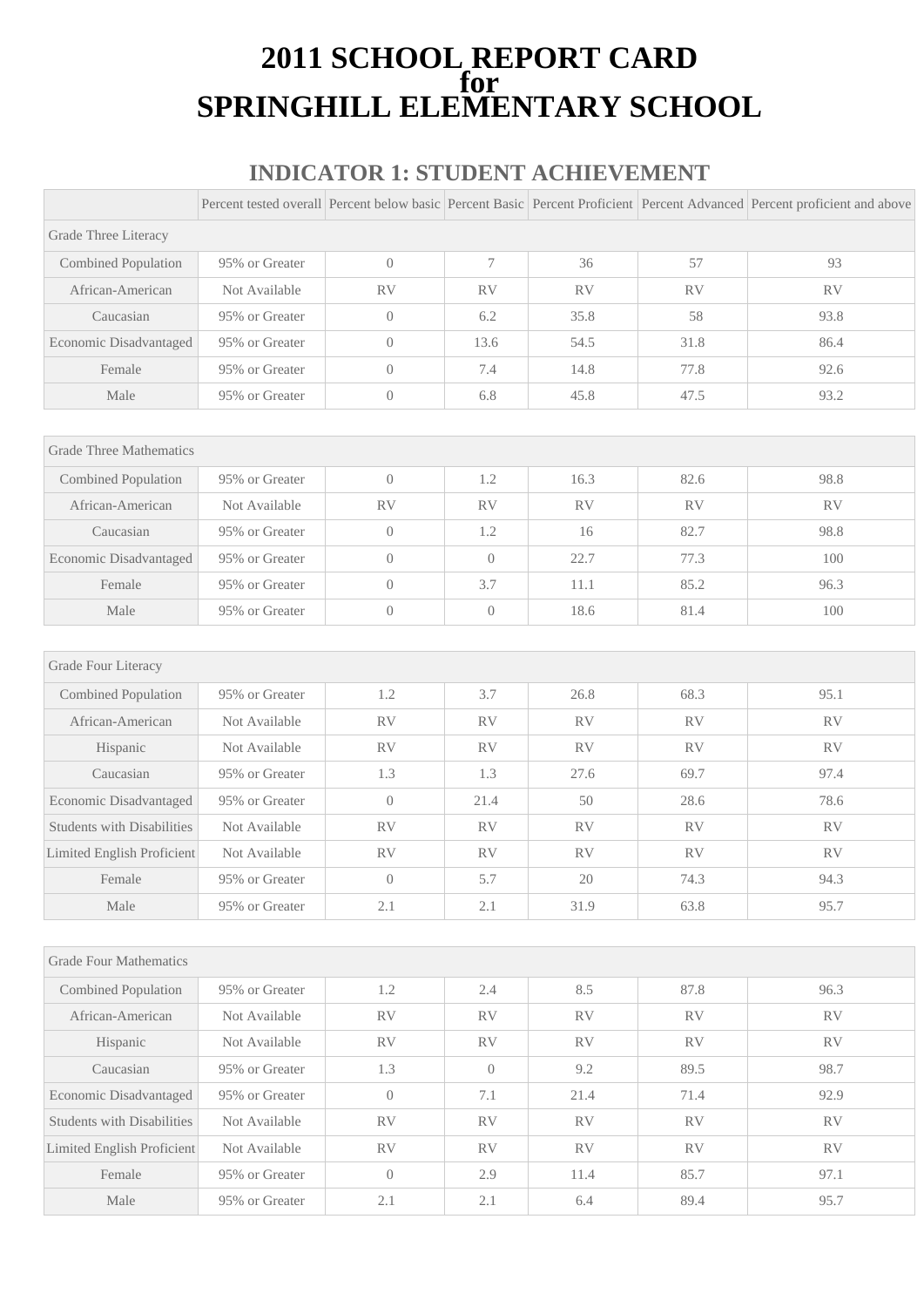| Grade Five Literacy        |                |                |           |           |           |           |
|----------------------------|----------------|----------------|-----------|-----------|-----------|-----------|
| Combined Population        | 95% or Greater |                | 7.6       | 35.2      | 56.2      | 91.4      |
| African-American           | Not Available  | <b>RV</b>      | <b>RV</b> | <b>RV</b> | <b>RV</b> | <b>RV</b> |
| Hispanic                   | Not Available  | <b>RV</b>      | <b>RV</b> | <b>RV</b> | <b>RV</b> | <b>RV</b> |
| Caucasian                  | 95% or Greater | 1.1            | 6.5       | 32.6      | 59.8      | 92.4      |
| Economic Disadvantaged     | 95% or Greater | 2.9            | 11.8      | 50        | 35.3      | 85.3      |
| Students with Disabilities | Not Available  | 7.1            | 35.7      | 28.6      | 28.6      | 57.1      |
| Female                     | 95% or Greater | $\left($       | 7.1       | 21.4      | 71.4      | 92.9      |
| Male                       | 95% or Greater | $\mathfrak{2}$ | 8.2       | 51        | 38.8      | 89.8      |
|                            |                |                |           |           |           |           |

| <b>Grade Five Mathematics</b>     |                |           |           |           |           |           |
|-----------------------------------|----------------|-----------|-----------|-----------|-----------|-----------|
| Combined Population               | 95% or Greater | 5.7       | 7.6       | 32.4      | 54.3      | 86.7      |
| African-American                  | Not Available  | <b>RV</b> | <b>RV</b> | <b>RV</b> | <b>RV</b> | <b>RV</b> |
| Hispanic                          | Not Available  | <b>RV</b> | <b>RV</b> | <b>RV</b> | <b>RV</b> | <b>RV</b> |
| Caucasian                         | 95% or Greater | 4.3       | 6.5       | 33.7      | 55.4      | 89.1      |
| Economic Disadvantaged            | 95% or Greater | 14.7      | 14.7      | 35.3      | 35.3      | 70.6      |
| <b>Students with Disabilities</b> | Not Available  | 35.7      | 14.3      | 21.4      | 28.6      | 50        |
| Female                            | 95% or Greater | 3.6       | 7.1       | 32.1      | 57.1      | 89.3      |
| Male                              | 95% or Greater | 8.2       | 8.2       | 32.7      | 51        | 83.7      |

| Grade Five Science                |                |           |           |           |           |           |
|-----------------------------------|----------------|-----------|-----------|-----------|-----------|-----------|
| Combined Population               | 95% or Greater | 3.8       | 27.6      | 55.2      | 13.3      | 68.6      |
| African-American                  | Not Available  | <b>RV</b> | <b>RV</b> | <b>RV</b> | <b>RV</b> | <b>RV</b> |
| Hispanic                          | Not Available  | <b>RV</b> | <b>RV</b> | <b>RV</b> | <b>RV</b> | <b>RV</b> |
| Caucasian                         | 95% or Greater | 2.2       | 28.3      | 54.3      | 15.2      | 69.6      |
| Economic Disadvantaged            | Not Available  | 5.9       | 44.1      | 41.2      | 8.8       | 50        |
| <b>Students with Disabilities</b> | Not Available  | 21.4      | 50        | 28.6      | $\Omega$  | 28.6      |
| Female                            | 95% or Greater | 1.8       | 32.1      | 50        | 16.1      | 66.1      |
| Male                              | 95% or Greater | 6.1       | 22.4      | 61.2      | 10.2      | 71.4      |

#### **Norm-Reference Test (ITBS)**

| Grade One Reading Comprehension | 83        |
|---------------------------------|-----------|
| Grade One Math Problems         | 82        |
| Grade Two Reading Comprehension | 80        |
| Grade Two Math Problems         | 71        |
| Grade Three Reading             | 64        |
| Grade Three Math                | 73        |
| Grade Four Reading              | 74        |
| Grade Four Math                 | 81        |
| Grade Five Reading              | 62        |
| Grade Five Math                 | 68        |
| Grade Five Science              | 71        |
| Grade Six Reading               | <b>NA</b> |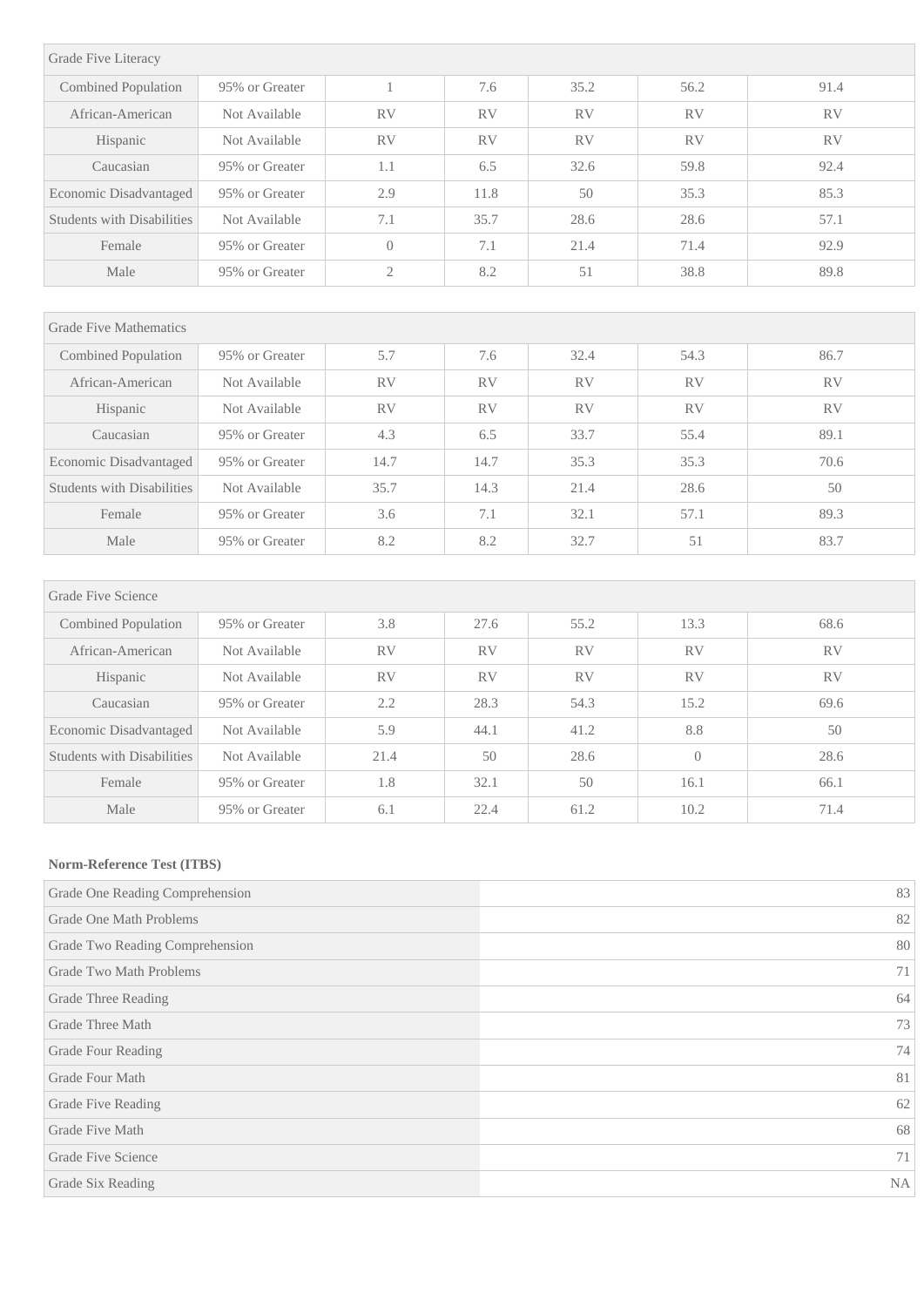| Grade Six Math                                                        | <b>NA</b> |
|-----------------------------------------------------------------------|-----------|
| Grade Seven Reading                                                   | <b>NA</b> |
| Grade Seven Math                                                      | <b>NA</b> |
| Grade Seven Science                                                   | <b>NA</b> |
| Grade Eight Reading                                                   | NA        |
| Grade Eight Math                                                      | <b>NA</b> |
| Grade Nine Reading Comprehension                                      | NA        |
| Grade Nine Math Concepts and Problems                                 | <b>NA</b> |
| <b>American College Test (ACT)</b>                                    |           |
| Number of Students Taking Voluntary Universal ACT                     |           |
| District Provided College Prep for Students Taking ACT in Grades 9-11 |           |
| Number of Students in College Preparatory Enrichment Program (CPEP)   |           |
| Number of Students Taking ACT in Grades 9-11                          |           |
| Number of Students Taking ACT in Grade 12                             |           |
| Mathematics                                                           |           |
| Science                                                               |           |
| English                                                               |           |
| Composite                                                             |           |
| Reading                                                               |           |
| <b>Scholastic Assessment Test (SAT)</b>                               |           |
| Number of Students Taking SAT College Admission Test                  |           |
| <b>SAT Critical Reading Mean</b>                                      |           |
| <b>SAT Math Mean</b>                                                  |           |
| <b>SAT Writing Mean</b>                                               |           |
| <b>Advanced Placement Courses (AP)</b>                                |           |
| Number of Students Taking AP courses                                  |           |
| Number of AP exams taken                                              |           |
| Number of Exams scored 3,4 or 5                                       |           |
| Number of Students Taking International Baccalaureate Courses         |           |

# **INDICATOR 2: SCHOOL PERFORMANCE**

#### **No Child Left Behind Met Adequate Yearly Progress (AYP)**

| <b>Achieving Standards</b>               | Y |
|------------------------------------------|---|
| First Year Not to Meet Standards (Alert) | N |
| Year One of Targeted School Improvement  | N |
| Year Two of Targeted School Improvement  | N |
| Targeted Corrective Action               | N |
| Targeted Intensive School Improvement    | N |
| <b>Targeted Restructuring</b>            | N |
| Year One of Whole School Improvement     | N |
| Year Two of Whole School Improvement     | N |
| <b>Whole School Corrective Action</b>    | N |
| Whole School Intensive Improvement       | N |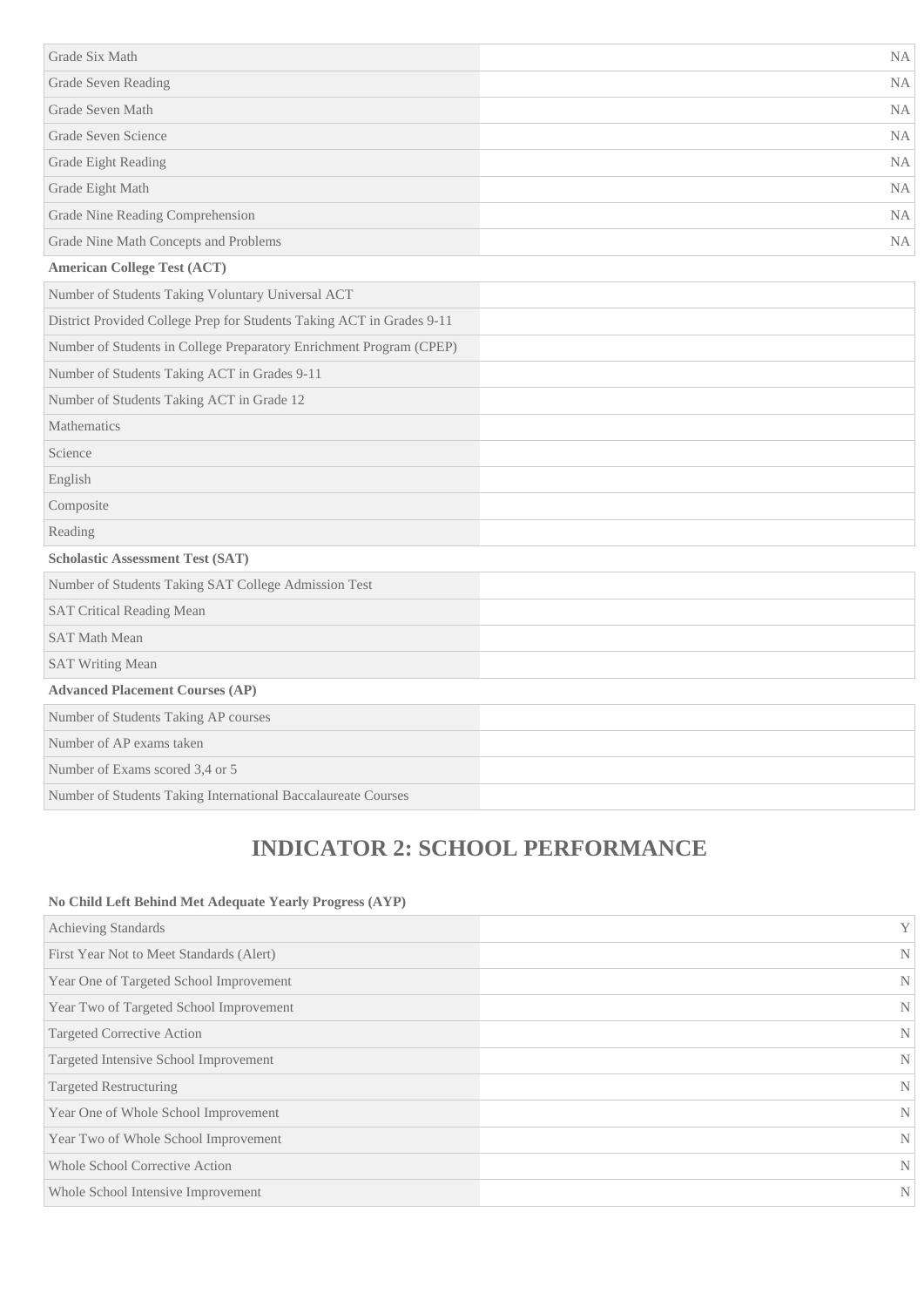| Whole School Intensive Restructuring       | $\mathbf N$                             |
|--------------------------------------------|-----------------------------------------|
| <b>State Directed</b>                      | N                                       |
| <b>Improvement School Rating (Gains)</b>   |                                         |
| Improvement School Rating (Gains)          | 3-Schools Meeting Improvement Standards |
| <b>Performance School Rating (Status)</b>  |                                         |
| Performance School Rating (Status)         | 5-Schools of Excellence                 |
| <b>Annual Accreditation Status</b>         |                                         |
| Accredited                                 | <b>YES</b>                              |
| Accredited-Cited                           | N <sub>O</sub>                          |
| Accredited-Probationary                    | N <sub>O</sub>                          |
|                                            |                                         |
| Attendance rate                            | 95.2                                    |
|                                            |                                         |
| Dropout rate                               |                                         |
|                                            |                                         |
| <b>Combined Population Graduation Rate</b> |                                         |
| African American Graduation Rate           |                                         |
| Hispanic Graduation Rate                   |                                         |
| <b>Caucasian Graduation Rate</b>           |                                         |
| Economically Disadvantaged Graduation Rate |                                         |
| Limited English Proficient Graduation Rate |                                         |

Students with a Disability Graduation Rate

Grade Inflation Rate \*This Indicator is not applicable to this school NA

Remediation Rate

October Enrollment 543

## **INDICATOR 3: RETENTION**

| Number of Students Retained at Grade One    | 3                |
|---------------------------------------------|------------------|
| Percent of Students Retained at Grade One   | 3.9              |
| Number of Students Retained at Grade Two    | 6                |
| Percent of Students Retained at Grade Two   | 6                |
| Number of Students Retained at Grade Three  | $\theta$         |
| Percent of Students Retained at Grade Three | $\theta$         |
| Number of Students Retained at Grade Four   | $\left($         |
| Percent of Students Retained at Grade Four  | $\left( \right)$ |
| Number of Students Retained at Grade Five   |                  |
| Percent of Students Retained at Grade Five  | 0.9              |
| Number of Students Retained at Grade Six    | $\left($         |
| Percent of Students Retained at Grade Six   | $\left( \right)$ |
| Number of Students Retained at Grade Seven  | $\left($         |
| Percent of Students Retained at Grade Seven | $\theta$         |